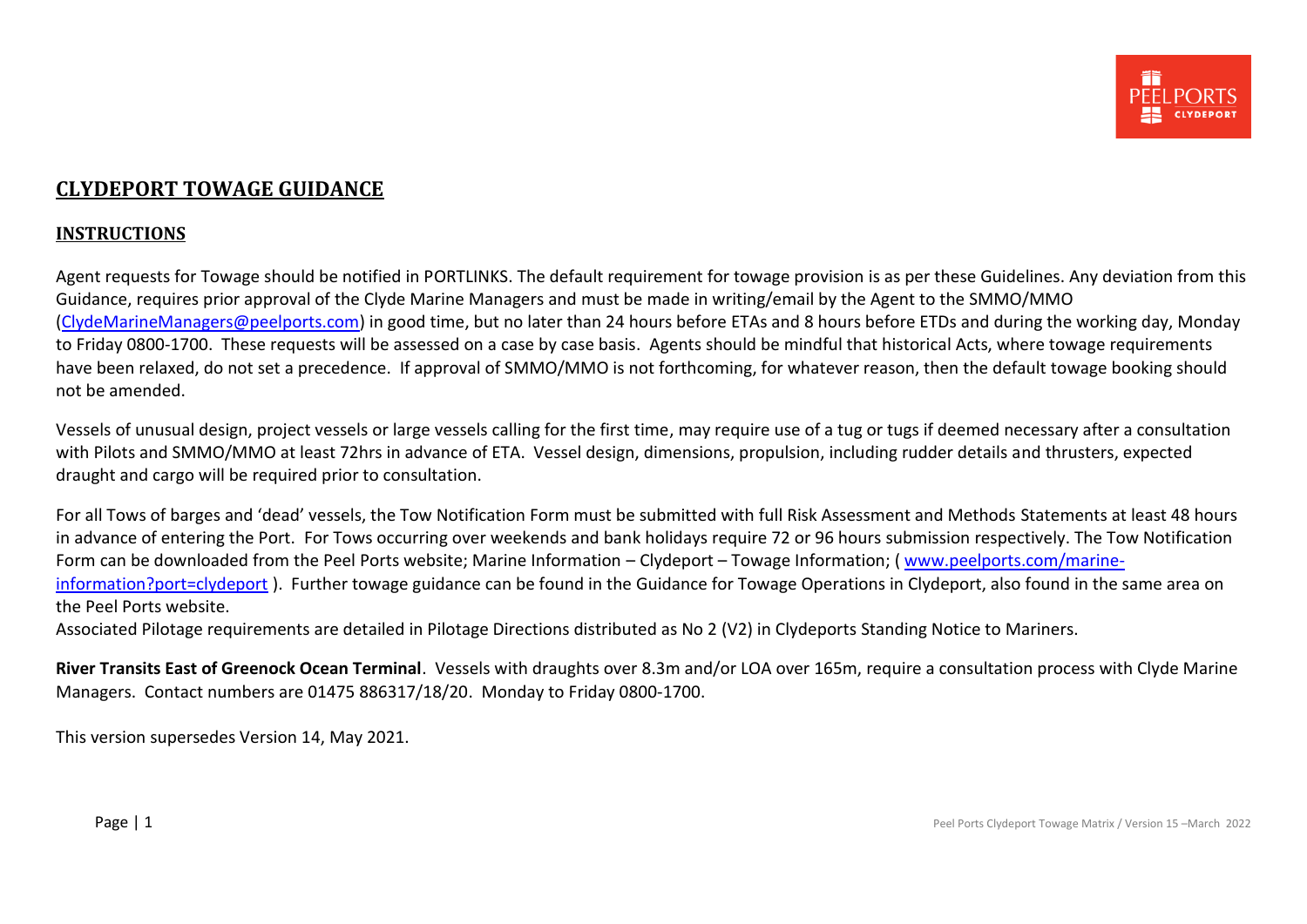

# Contents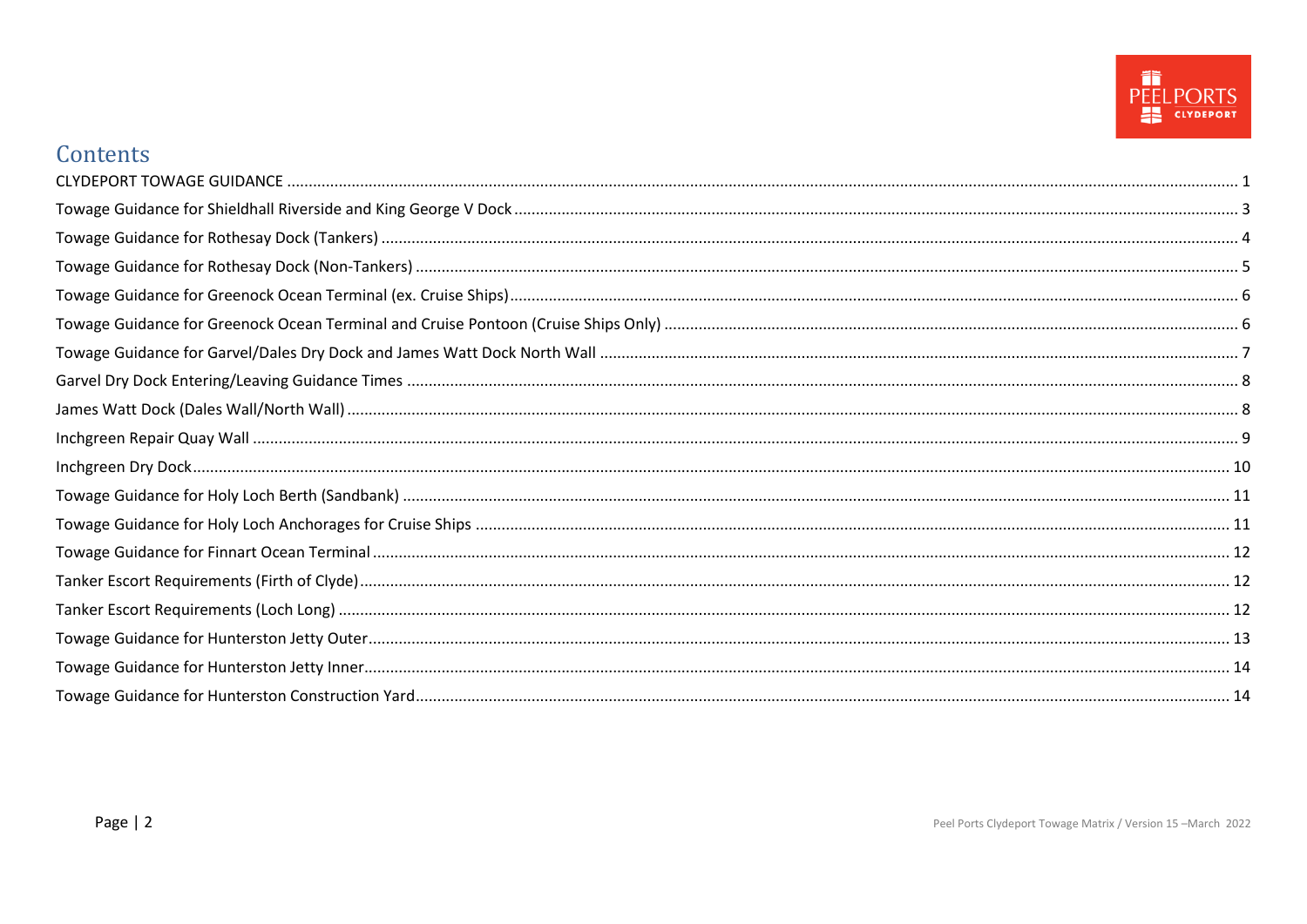

# <span id="page-2-0"></span>**Towage Guidance for Shieldhall Riverside and King George V Dock**

| Length of<br>vessel | Draught         | B/T | Wind Limit<br>(Knots) | Arrival<br>Cant | Arrival<br>No Cant                | Departure<br>Cant | Departure<br>No Cant     | <b>Notes</b>                                                                                                                   |
|---------------------|-----------------|-----|-----------------------|-----------------|-----------------------------------|-------------------|--------------------------|--------------------------------------------------------------------------------------------------------------------------------|
| $\geq$ 200m         | Any             | N   | Avg. $< 20$           | 3 ASD           | 3 ASD                             | 3 ASD             | 2 ASD                    | Min BP each Tug = 50t / at Pilot's discretion third ASD may be<br>substituted for conventional tug.                            |
|                     | Any             | Y   | Gusts $<$ 25          |                 |                                   |                   |                          | Berthing = HW RD - 1 Hour<br>Sailing = HW RD - 3 Hours until HW                                                                |
|                     |                 |     |                       |                 |                                   |                   |                          |                                                                                                                                |
| $\geq 165m$         | Any             | N   | Avg. $< 20$           | 3 ASD           | 2 ASD                             | 3 ASD             | 2 ASD                    | Min BP each Tug = 50t / at Pilot's discretion one ASD may be<br>substituted for conventional tug.<br>Berthing = HW RD - 1 Hour |
| $<$ 200 $m$         | ≥8.7m           | Y   | Gusts $<$ 25          | 3 ASD           | 2 ASD                             | 3 ASD             | 2 ASD                    | Sailing = HW RD - 3 Hours until HW                                                                                             |
|                     | < 8.7m          |     |                       | 2 ASD           | 1 ASD                             | 2 ASD $*$         | 1 ASD                    | * May reduce to 1 ASD subject to Master/Pilot agreement                                                                        |
|                     |                 |     |                       |                 |                                   |                   |                          |                                                                                                                                |
| $\geq$ 140m         | ≥6.7m<br>< 6.7m | N   | Avg. $<$ 30           | 2 ASD           | 2 ASD                             | 2 ASD             | 2 ASD                    | Min BP each Tug = 28t / at Pilot's discretion one ASD may be<br>substituted for conventional tug.                              |
| $<$ 165 $m$         | ≥6.7m           |     | Gusts $<$ 35          | 2 ASD           |                                   | 2 ASD             |                          | Berthing = HW RD - 1 Hour (Pilot may extend window)<br>Sailing = HW RD - 3 Hours until HW (Pilot may extend window)            |
|                     | < 6.7m          | Y   |                       | 1 ASD           | 1 ASD                             | 1 ASD             | 1 ASD                    |                                                                                                                                |
|                     |                 |     |                       |                 |                                   |                   |                          |                                                                                                                                |
|                     | ≥6.7m           |     |                       |                 |                                   |                   |                          | Min BP each Tug = 20t / ASD Preferable                                                                                         |
| $\geq$ 120m         | < 6.7m          | N   | Avg. $<$ 30           | 2 tug           | 2 tug                             | 2 tug             | 2 tug                    | Berthing & Sailing = HW RD ± 3 Hour (Pilot may extend window)                                                                  |
| $<$ 140 $m$         | ≥6.7m           |     | Gusts $<$ 35          | 2 tug<br>1 tug  | 1 tug                             | 2 tug             | 1 tug                    |                                                                                                                                |
|                     | < 6.7m          | Y   |                       |                 |                                   | 1 tug             | $\overline{\phantom{a}}$ |                                                                                                                                |
|                     |                 |     |                       |                 |                                   |                   |                          |                                                                                                                                |
|                     | ≥6.7m           | N   |                       |                 |                                   |                   |                          | Min BP each Tug = $10t$                                                                                                        |
| $\geq 105m$         | < 6.7m          |     | Avg. $<$ 30           | 2 tug           | 2 tug                             | 2 tug             | 2 tug                    | Berthing & Sailing = HW RD $\pm$ 3 Hour (Pilot may extend window)                                                              |
| $<$ 120 $m$         | ≥6.7m           | Y   | Gusts $<$ 35          |                 | 1 tug                             |                   | 1 tug                    |                                                                                                                                |
|                     | < 6.7m          |     |                       |                 | 1 tug<br>$\overline{\phantom{a}}$ | 1 tug             | $\overline{\phantom{a}}$ |                                                                                                                                |
|                     |                 |     |                       |                 |                                   |                   |                          |                                                                                                                                |
|                     | ≥6.7m           | N   |                       | 1 tug           |                                   | 1 tug             |                          | Min BP each Tug = $10t$                                                                                                        |
| $<$ 105 $m$         | < 6.7m          |     | Avg. $<$ 30           |                 |                                   |                   |                          | Berthing/Sailing = <6.7m draught no restriction / if draught<br>≥6.7m may be tidal depending on tidal range for sufficient UKC |
|                     | ≥6.7m           | Y   | Gusts $<$ 35          |                 |                                   |                   |                          | / consult SMMO/MMO/Pilot.                                                                                                      |
|                     | < 6.7m          |     |                       |                 |                                   |                   |                          |                                                                                                                                |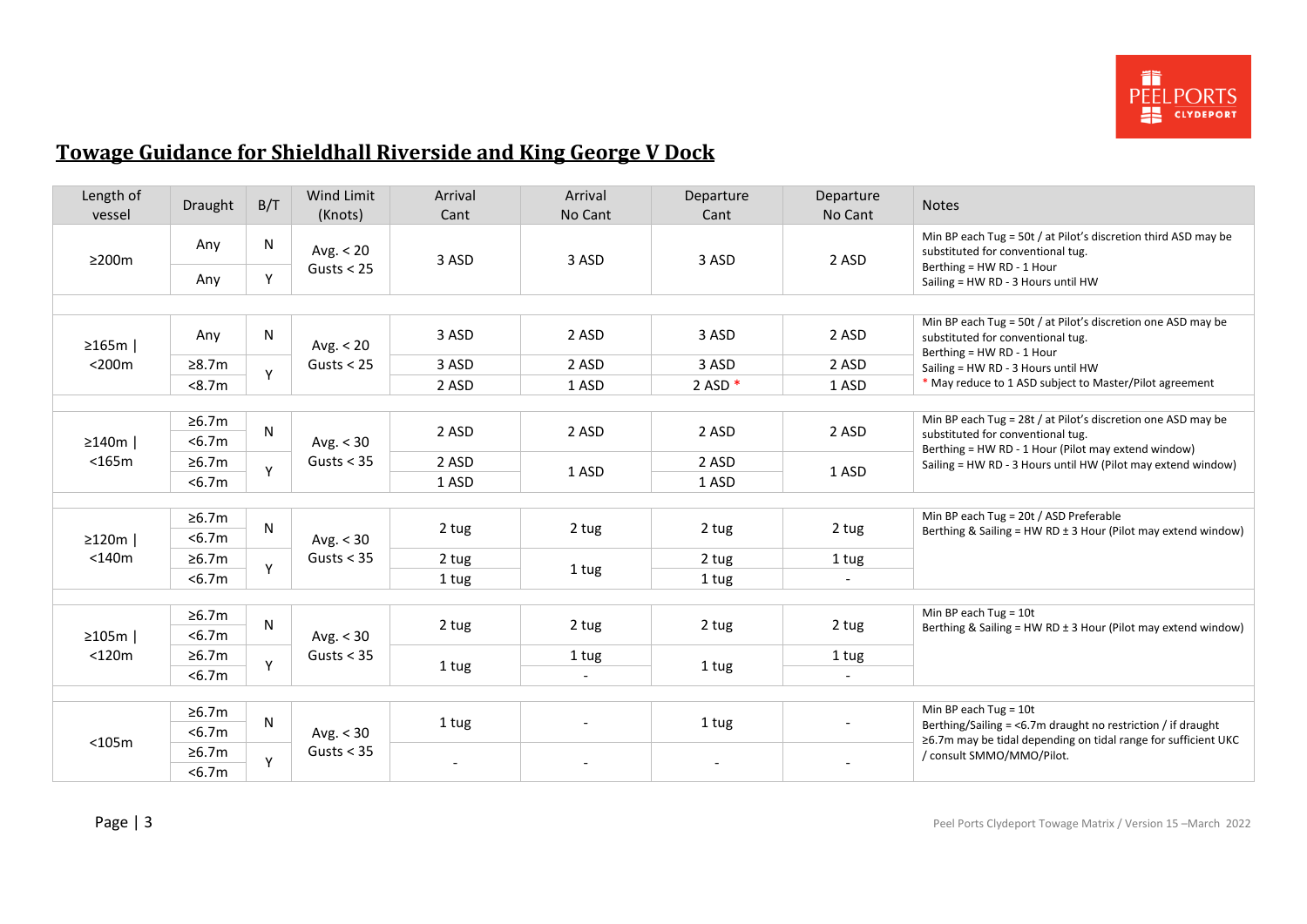

# <span id="page-3-0"></span>**Towage Guidance for Rothesay Dock (Tankers)**

| Length of<br>vessel | Draught        | B/T          | Wind Limit<br>(Knots)                                                                                                                                         | Arrival<br>Cant                                                                                                                            | Arrival<br>No Cant | Departure<br>Cant | Departure<br>No Cant | <b>Notes</b>                                                                                                                                                                |  |  |
|---------------------|----------------|--------------|---------------------------------------------------------------------------------------------------------------------------------------------------------------|--------------------------------------------------------------------------------------------------------------------------------------------|--------------------|-------------------|----------------------|-----------------------------------------------------------------------------------------------------------------------------------------------------------------------------|--|--|
| $\geq$ 140m         | Any            | N            | Avg. $< 20$<br>Gusts $<$ 25                                                                                                                                   | $1$ ASD + 1 tug                                                                                                                            | $1$ ASD + 1 tug    | $1$ ASD + 1 tug   | $1$ ASD + 1 tug      | Min BP ASD = 28t / tug = 15t / at Pilot's discretion one ASD may<br>be substituted for conventional tug.<br>Berthing = HW RD - 1 Hour<br>Sailing = HW RD - 3 Hours until HW |  |  |
| $<$ 160 $m$         | Any            | Y            |                                                                                                                                                               | $1$ ASD + 1 tug                                                                                                                            | 1 ASD              | $1$ ASD + 1 tug   | 1 ASD                |                                                                                                                                                                             |  |  |
| $\geq$ 120m         | Any            | $\mathsf{N}$ | Avg. $< 20$                                                                                                                                                   | $1$ ASD + 1 tug                                                                                                                            | $1$ ASD + 1 tug    | $1$ ASD + 1 tug   | $1$ ASD + 1 tug      | Min BP ASD = 28t / tug = 15t / at Pilot's discretion one ASD may<br>be substituted for conventional tug.<br>Berthing = HW RD - 1 Hour                                       |  |  |
| $<$ 140 $m$         | Any            | Y            | Gusts $<$ 25                                                                                                                                                  | $1$ ASD + 1 tug                                                                                                                            | 1 ASD              | $1$ ASD + 1 tug   | 1 ASD                | Sailing = HW RD - 3 Hours until HW                                                                                                                                          |  |  |
|                     |                |              |                                                                                                                                                               |                                                                                                                                            |                    |                   |                      |                                                                                                                                                                             |  |  |
| $\geq 100m$         | Any            | $\mathsf{N}$ | Avg. $< 25$                                                                                                                                                   | 2 tug                                                                                                                                      | 2 tug              | 2 tug             | 2 tug                | Min BP each Tug = $20t$<br>Berthing = HW RD - 1 Hour<br>Sailing = $HW$ RD $±$ 3 Hour                                                                                        |  |  |
| $<$ 120 $m$         | ≥6.7m          | $\mathsf{v}$ | Gusts $<$ 30                                                                                                                                                  |                                                                                                                                            |                    |                   | 1 tug                |                                                                                                                                                                             |  |  |
|                     | < 6.7m         |              |                                                                                                                                                               | 1 tug                                                                                                                                      | 1 tug              | 1 tug             |                      |                                                                                                                                                                             |  |  |
|                     |                |              |                                                                                                                                                               |                                                                                                                                            |                    |                   |                      |                                                                                                                                                                             |  |  |
| $<$ 100 $m$         | Any            | $\mathsf{N}$ | Avg. $< 25$                                                                                                                                                   | 1 tug                                                                                                                                      | 1 tug              | 1 tug             | 1 tug                | Min BP each Tug = $15t$<br>Berthing & Sailing = HW RD ± 3 Hour.<br>If wind > 25 knots then 1 tug compulsory                                                                 |  |  |
|                     | Any            | Y            | Gusts $<$ 30                                                                                                                                                  | $\blacksquare$                                                                                                                             |                    | $\overline{a}$    |                      | Laden Tankers require Escort Tug from No1 Buoy.                                                                                                                             |  |  |
|                     | <b>INBOUND</b> |              |                                                                                                                                                               | Laden tankers are required to rendezvous with the escort tug prior to transiting the river past No1 Buoy.                                  |                    |                   |                      |                                                                                                                                                                             |  |  |
|                     |                |              | Consultation between Master/Pilot subsequent to inbound passage, may produce recommendation to the SMMO that the outbound<br>tug requirements may be reduced. |                                                                                                                                            |                    |                   |                      |                                                                                                                                                                             |  |  |
| <b>OUTBOUND</b>     |                |              |                                                                                                                                                               | Should a Tanker depart Fuel berth with Cargo remaining on-board, then an Escort Tug will be required for the River Transit to No1<br>Buoy. |                    |                   |                      |                                                                                                                                                                             |  |  |

Page | 4 **Page | 4** Peel Ports Clydeport Towage Matrix / Version 15 – March 2022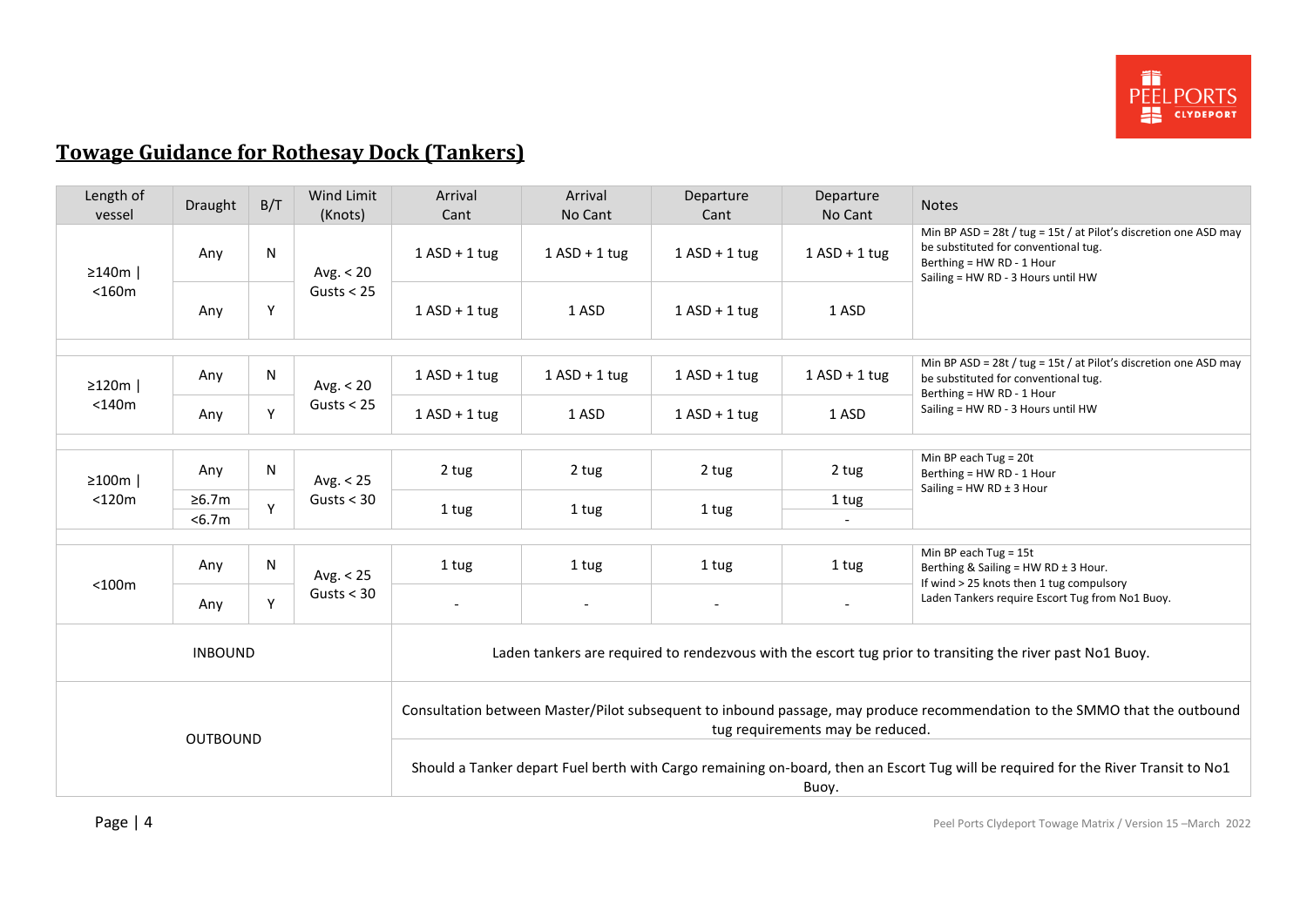

# <span id="page-4-0"></span>**Towage Guidance for Rothesay Dock (Non-Tankers)**

| Length of<br>vessel | Draught | B/T          | Wind Limit<br>(Knots)       | Arrival<br>Cant          | Arrival<br>No Cant | Departure<br>Cant        | Departure<br>No Cant     | <b>Notes</b>                                                                                                                          |
|---------------------|---------|--------------|-----------------------------|--------------------------|--------------------|--------------------------|--------------------------|---------------------------------------------------------------------------------------------------------------------------------------|
| $\geq$ 120m         | Any     | N            | Avg. $<$ 30<br>Gusts $<$ 35 | $1$ ASD + 1 tug          | $1$ ASD + 1 tug    | $1$ ASD + 1 tug          | $1$ ASD + 1 tug          | Min BP ASD = 28t / tug = 15t / at Pilot's discretion one ASD may<br>be substituted for conventional tug.<br>Berthing = HW RD - 1 Hour |
| <130m               | Any     | $\mathbf{v}$ |                             | $1$ ASD + 1 tug          | 1 ASD              | $1$ ASD + 1 tug          | 1 ASD                    | Sailing = HW RD - 3 Hours until HW                                                                                                    |
|                     |         |              |                             |                          |                    |                          |                          |                                                                                                                                       |
| $\geq 100m$         | Any     | N            | Avg. $<$ 30                 | 2 tug                    | 2 tug              | 2 tug                    | 2 tug                    | Min BP each Tug = $20t$<br>Berthing = HW RD - 1 Hour<br>Sailing = $HW$ RD $±$ 3 Hour                                                  |
| $<$ 120 $m$         | ≥6.7m   | $\mathsf{v}$ | Gusts $<$ 35                |                          |                    |                          | 1 tug                    |                                                                                                                                       |
|                     | $6.7m$  |              |                             | 1 tug<br>1 tug           | 1 tug              | $\sim$                   |                          |                                                                                                                                       |
|                     |         |              |                             |                          |                    |                          |                          |                                                                                                                                       |
| $<$ 100 $m$         | Any     | N            | Avg. $<$ 30<br>Gusts $<$ 35 | 1 tug                    | 1 tug              | 1 tug                    | 1 tug                    | Min BP each Tug = $10t$<br>Berthing & Sailing = $HW$ RD $\pm$ 3 Hour<br>If wind > 25 knots then 1 tug compulsory                      |
|                     | Any     | $\mathbf{v}$ |                             | $\overline{\phantom{0}}$ |                    | $\overline{\phantom{0}}$ | $\overline{\phantom{a}}$ |                                                                                                                                       |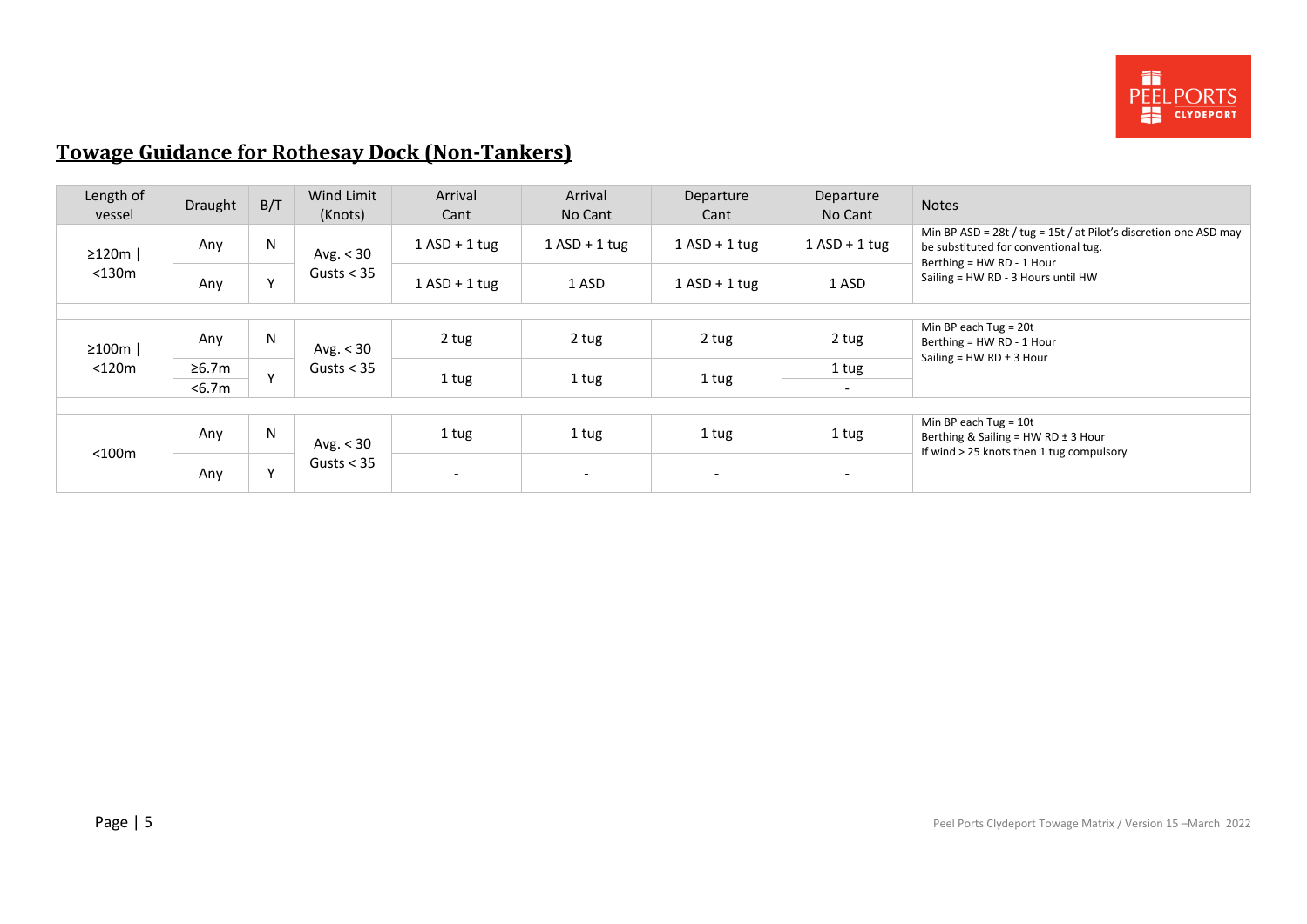

# <span id="page-5-0"></span>**Towage Guidance for Greenock Ocean Terminal (ex. Cruise Ships)**

| Length of<br>vessel | Draught           | B/T          | Wind Limit<br>(Knots) | Arrival<br>Cant          | Arrival<br>No Cant       | Departure<br>Cant        | Departure<br>No Cant     | <b>Notes</b>                                                                                 |  |  |
|---------------------|-------------------|--------------|-----------------------|--------------------------|--------------------------|--------------------------|--------------------------|----------------------------------------------------------------------------------------------|--|--|
| $\geq$ 250m         | $<$ 12.0 $m$      | N            |                       | 3 ASD                    | 3 ASD                    | 3 ASD                    | 3 ASD                    | Min BP ASD = 50t / at Pilot's discretion one ASD may be<br>substituted for conventional tug. |  |  |
| $350m$              | $<$ 12.0 $m$      | Y            | Avg. < 30             | 2 ASD                    | 2 ASD                    | 2 ASD                    | 2 ASD                    | Wind $>$ 25 knots + 1 tug in addition to table                                               |  |  |
|                     |                   |              |                       |                          |                          |                          |                          |                                                                                              |  |  |
| ≥200m               | $<$ 12.0 $m$      | N            |                       |                          |                          |                          |                          | First Call as per matrix.<br>Future calls may be reduced to 1 ASD following consultation     |  |  |
| $<$ 250 $m$         | Y<br>$<$ 12.0 $m$ |              | Avg. < 30             | 2 ASD                    | 2 ASD                    | 2 ASD                    | 2 ASD                    | between Master/Pilot/Port.<br>Wind $>$ 25 knots + 1 tug in addition to table                 |  |  |
|                     |                   |              |                       |                          |                          |                          |                          |                                                                                              |  |  |
| $\geq$ 150m         | $<$ 12.0 $m$      | N            |                       | 2 ASD                    | 2 ASD                    | 2 ASD                    | 2 ASD                    | First Call as per matrix.<br>Future calls may be reduced to 1 ASD following consultation     |  |  |
| $<$ 200 $m$         | $<$ 12.0 $m$      | $\mathsf{v}$ | Avg. $<$ 45           | 1 ASD                    | 1 ASD                    | 1 ASD                    | 1 ASD                    | between Master/Pilot/Port.<br>Wind $>$ 20 knots + 1 tug in addition to table                 |  |  |
|                     |                   |              |                       |                          |                          |                          |                          |                                                                                              |  |  |
|                     | $<$ 12.0 $m$      | N            |                       | 1 tug                    | 1 tug                    | 1 tug                    | 1 tug                    | Min BP each Tug = 15t<br>Wind $>$ 20 knots + 1 tug in addition to table.                     |  |  |
| $<$ 150 $m$         | $<$ 12.0 $m$      | $\vee$       | Avg. $<$ 45           | $\overline{\phantom{a}}$ | $\overline{\phantom{0}}$ | $\overline{\phantom{a}}$ | $\overline{\phantom{0}}$ |                                                                                              |  |  |

Offshore wind > 30 knots may require standby ASD Tug(s) for vessels ≥165m (with Pilot if lines attached) Offshore wind > 40 knots will require standby ASD Tug(s) for vessels ≥165m (with Pilot if lines attached)

### <span id="page-5-1"></span>**Towage Guidance for Greenock Ocean Terminal and Cruise Pontoon (Cruise Ships Only)**

Cruise ships normally do not require towage unless wind speed/direction warrant. Consult Pilot for further advice. Offshore wind > 30 knots and/or Met Office Yellow wind warning, may require standby ASD Tug(s) for vessels ≥165m (with Pilot if lines attached) Offshore wind > 40 knots and/or Met Office Amber/Red warning will require standby ASD Tug(s) for vessels ≥165m (with Pilot if lines attached)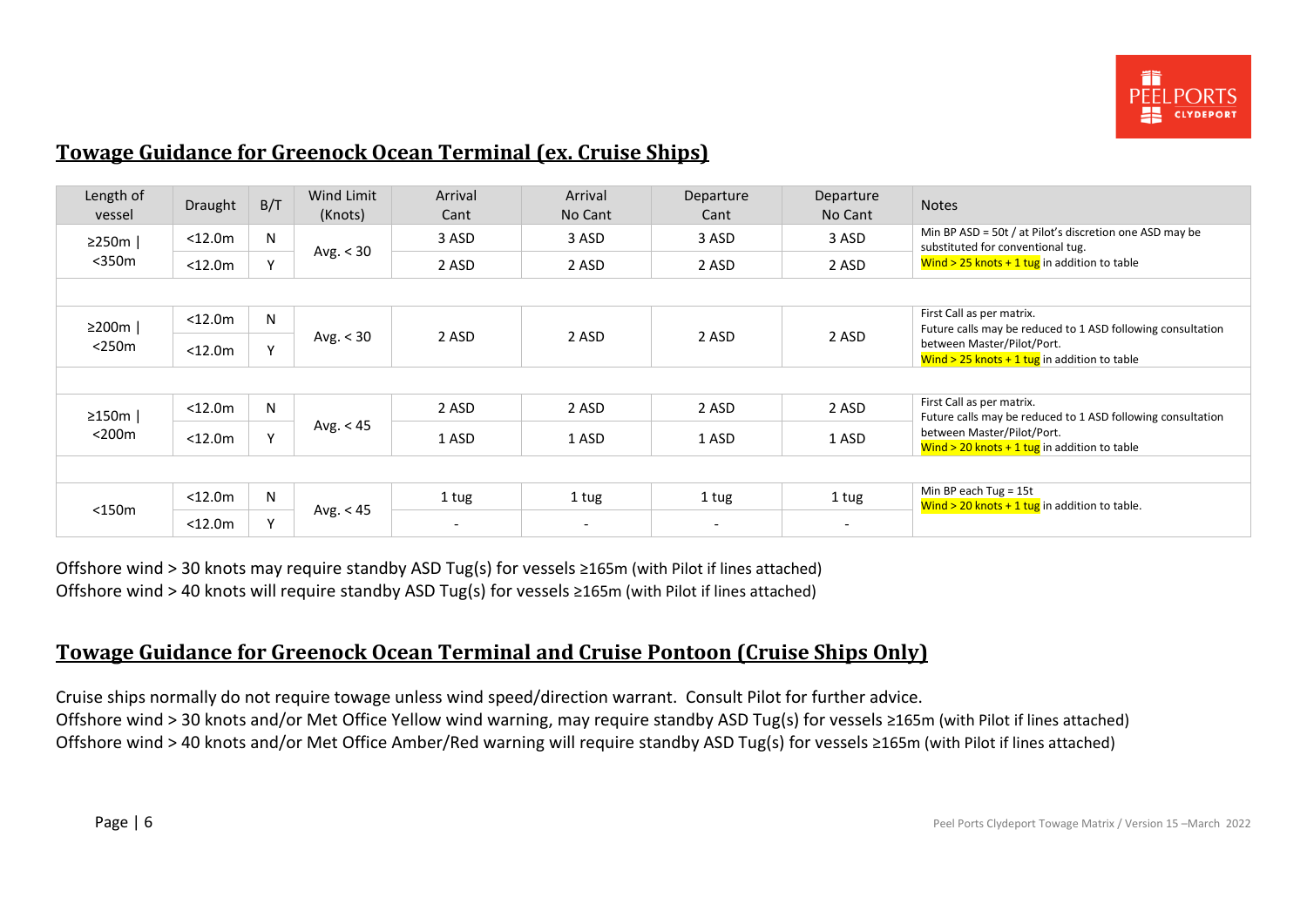

# <span id="page-6-0"></span>**Towage Guidance for Garvel/Dales Dry Dock and James Watt Dock North Wall**

| Length of<br>vessel                                            | Draught                             | B/T                    | Wind Limit<br>(Knots)       | Cant   | No Cant | <b>Notes</b>                                                                                                                                                                                                                   |
|----------------------------------------------------------------|-------------------------------------|------------------------|-----------------------------|--------|---------|--------------------------------------------------------------------------------------------------------------------------------------------------------------------------------------------------------------------------------|
| $\geq$ 120m  <br>≤180m<br>(and/or beam<br>$>17m$   $\leq$ 20m) | ≤4.0 $m$<br>without<br>consultation | N<br>Y<br>Dead<br>Ship | Avg. $< 20$<br>Gusts $<$ 25 | 2 tugs | 2 tugs  | Min BP = 20t each tug. Docking/undocking times - see table below for guidance.                                                                                                                                                 |
|                                                                |                                     |                        |                             |        |         |                                                                                                                                                                                                                                |
|                                                                |                                     | N                      | Avg. $< 25$<br>Gusts $<$ 30 | 2 tugs | 2 tugs  | Min BP = 20t each tug. Docking/undocking times - see table below for guidance.                                                                                                                                                 |
| $\geq$ 120m  <br>≤100m<br>(and/or beam<br>$>17m$   $\leq$ 20m) | ≤4.0m<br>without<br>consultation    | Y                      |                             | 2 tugs | 1 tug   | Min $BP = 20t$ each tug.<br>Ferries and vessels which are similarly manoeuvrable may be exempted from having a tug<br>on request and in consultation with the Pilot.                                                           |
|                                                                |                                     | Dead<br>Ship           |                             | 2 tugs | 2 tugs  | Min BP = 20t each tug. Docking/undocking times - see table below for guidance.                                                                                                                                                 |
|                                                                |                                     |                        |                             |        |         |                                                                                                                                                                                                                                |
|                                                                |                                     | $\mathsf{N}$           |                             | 2 tugs | 1 tug   | Min BP = 20t each tug. Docking/undocking times – see table below for guidance                                                                                                                                                  |
| $<$ 100 $m$<br>(and beam<br>≤17m)                              | ≤4.0m<br>without<br>consultation    | Y                      | Avg. $< 25$<br>Gusts $<$ 30 | 1 tug  |         | Min $BP = 10t$ each tug.<br>Docking/undocking times - see table below for guidance<br>Ferries and vessels which are similarly manoeuvrable may be exempted from having a tug<br>on request and in consultation with the Pilot. |
|                                                                |                                     | Dead<br>Ship           |                             | 2 tugs | 2 tugs  | Min BP = 10t each tug. Docking/undocking times - see table below for guidance                                                                                                                                                  |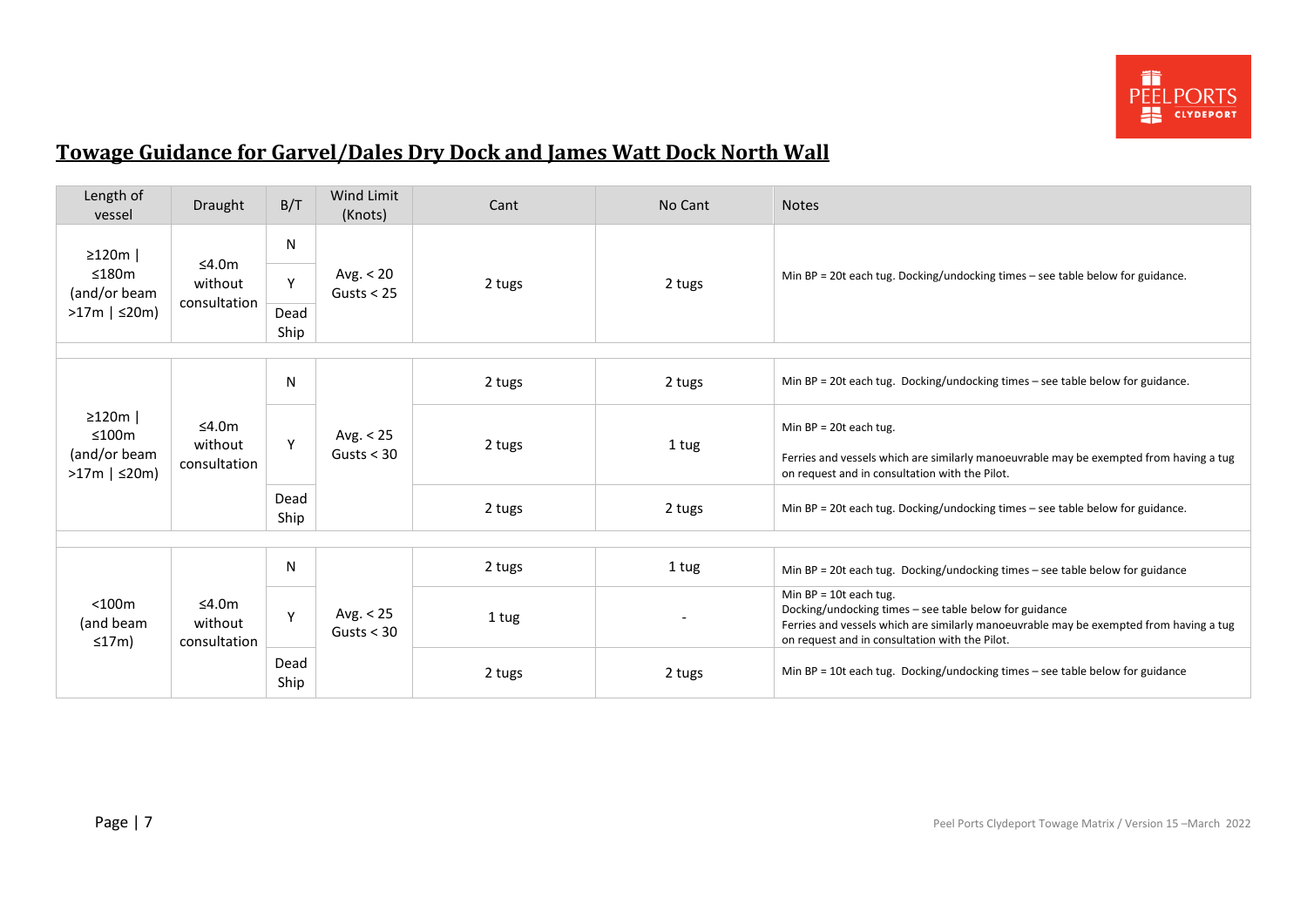

#### <span id="page-7-0"></span>**Garvel Dry Dock Entering/Leaving Guidance Times**

| Draught               | Time (not before) to Enter or Leave Dock                | Comments                                            |
|-----------------------|---------------------------------------------------------|-----------------------------------------------------|
| < 1.5m                | Anytime                                                 | Dales Marine Services will advise on final timings. |
| >1.5m                 | 1 hour after LW Greenock                                | Dales Marine Services will advise on final timings. |
| > 2.0m                | 2 hours after LW Greenock                               | Dales Marine Services will advise on final timings. |
| > 2.5m                | 3 hours after LW Greenock                               | Dales Marine Services will advise on final timings. |
| > 3.0 <sub>m</sub>    | 3 1/2 hours after LW Greenock                           | Dales Marine Services will advise on final timings. |
| > 3.5m                | 3 hours before HW Greenock                              | Dales Marine Services will advise on final timings. |
| > 4.0 <sub>m</sub>    | 2 hours before HW Greenock                              | Consultation required with SMMO/MMO/Pilots          |
| $> 4.5m \approx 4.7m$ | Within 1 hour of HW Greenock (Height of Tide dependant) | Consultation required with SMMO/MMO/Pilots          |

## <span id="page-7-1"></span>**James Watt Dock (Dales Wall/North Wall)**

Vessel limitations - Maximum LOA 180m; Beam 21m. The JWD entrance is 23m wide (without fenders) and the design depth of the Cill at the entrance is 6.4m below CD, but check latest survey chart on Hydrographic Information on the Clydeport Marine page of the Peel Ports website:

<https://www.peelports.com/marine-information?port=clydeport>

Bookings in Portlinks can be provided by Dales Marine Ltd.

Tow Notification Forms, if required, must be submitted at least 72 hrs in advance (96 hrs for Bank Holidays).

Dead ship means vessel without any form of propulsion but has power for capstans and winches.

A vessel without any power for capstans and winches must be declared and may have further wind/weather limitations. Prior consultation with SMMO/MMO Clydeport will be required.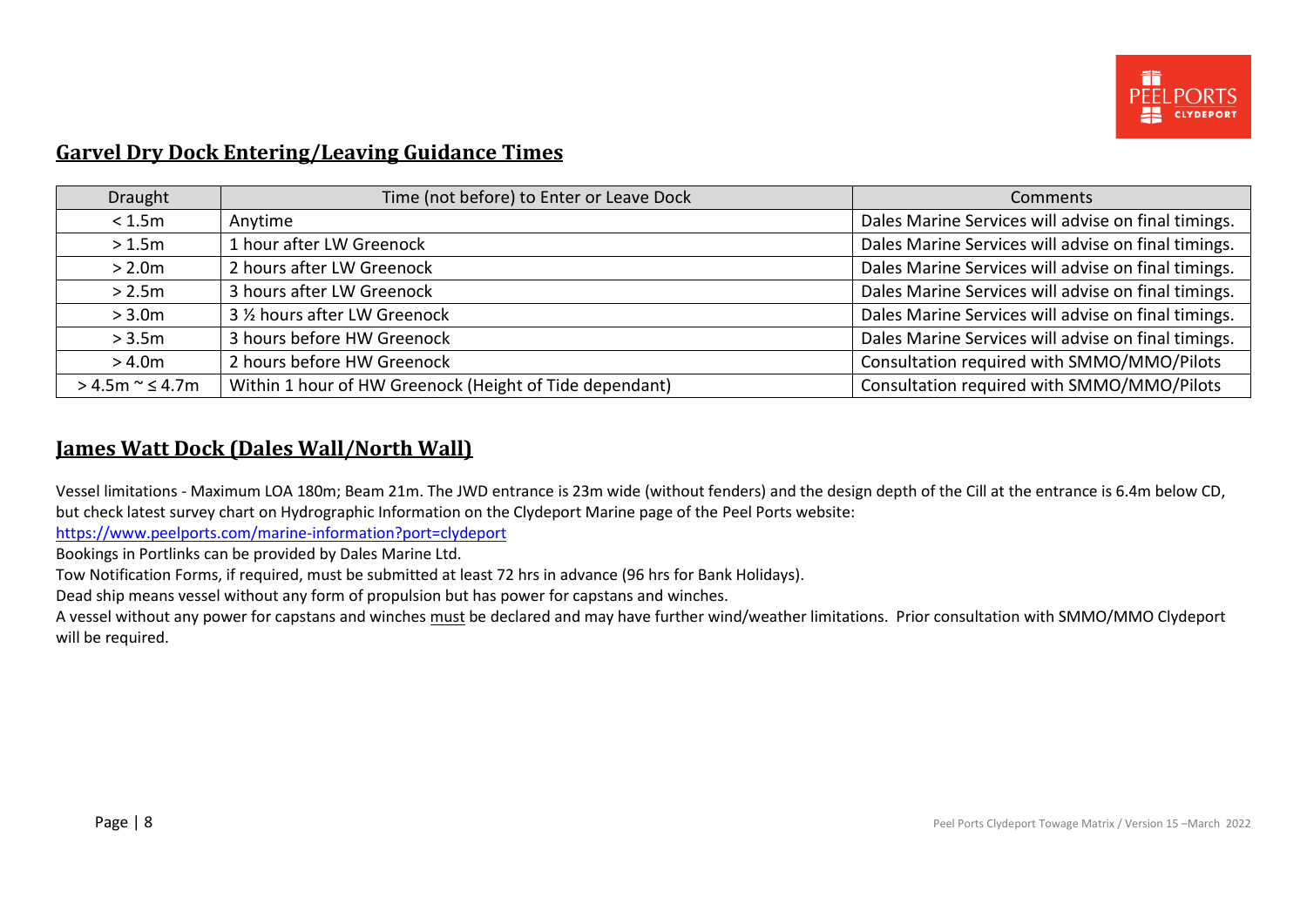

# <span id="page-8-0"></span>**Inchgreen Repair Quay Wall**

Optimal time for manoeuvring in/out of Great Harbour entrance is HW -1hr Greenock. Draughts >6.0m require SMMO/MMO consultation prior to booking/any commitment. The Table below does not apply to "Dead Tows"

| Length of<br>vessel                    | Draught                 | B/T          | Wind Limit<br>(Knots) | Cant   | No Cant                                                                                                                                                                                         | <b>Notes</b>                                                                                                         |  |
|----------------------------------------|-------------------------|--------------|-----------------------|--------|-------------------------------------------------------------------------------------------------------------------------------------------------------------------------------------------------|----------------------------------------------------------------------------------------------------------------------|--|
| $\geq 160m$                            | ≤6.0m<br>without        | N            | Avg. $< 25$           | 3 tugs | 3 tugs                                                                                                                                                                                          | Min BP = 50t each tug. Must be ASD.<br>Manoeuvring window in/out Great Harbour to coincide with HW -1hr Greenock.    |  |
|                                        | consultation            | Y            | Gusts $<$ 30          |        |                                                                                                                                                                                                 |                                                                                                                      |  |
| $\geq$ 140m                            | ≤6.0m                   | N            | Avg. $< 25$           | 2 tugs | 2 tugs                                                                                                                                                                                          | Min $BP = 28t$ each tug.                                                                                             |  |
| $<$ 160 $m$<br>without<br>consultation | Y                       | Gusts $<$ 30 | 1 tug                 | 1 tug  | Manoeuvring window in/out Great Harbour to coincide with HW ± 1hr Greenock.                                                                                                                     |                                                                                                                      |  |
| $\geq$ 120m                            | ≤6.0m                   | N            | Avg. $< 25$           | 2 tugs | 1 tug                                                                                                                                                                                           | Min $BP = 20t$ each tug.<br>Manoeuvring window in/out Great Harbour to coincide with HW ±2 hrs Greenock.             |  |
| < 140m                                 | without<br>consultation | Y            | Gusts $<$ 30          | 1 tug  | $\overline{\phantom{a}}$                                                                                                                                                                        |                                                                                                                      |  |
|                                        | ≤6.0m                   | N            | Avg. $< 25$           | 2 tugs | 2 tug                                                                                                                                                                                           | Min $BP = 10t$ each tug.<br>70m-100m Manoeuvring window in/out Great Harbour to coincide with HW ±4 hrs<br>Greenock. |  |
| $≥75m$   <120m<br>without              | consultation            | Y            | Gusts $<$ 30          | 1 tug  | 1 tug                                                                                                                                                                                           | 100m-120m Manoeuvring window in/out Great Harbour to coincide with HW ±3 hrs<br>Greenock.                            |  |
|                                        | ≤6.0m                   | N            | Avg. $< 25$           | 1 tug  | 1 tug                                                                                                                                                                                           | Min $BP = 10t$ .                                                                                                     |  |
| without<br>< 75m<br>consultation       | Y                       | Gusts $<$ 30 |                       |        | Can manoeuvre into the Great Harbour safely at most states of the tide, but should ideally<br>avoid window ± 2hrs LW Greenock on strong spring tides unless of a highly manoeuvrable<br>design. |                                                                                                                      |  |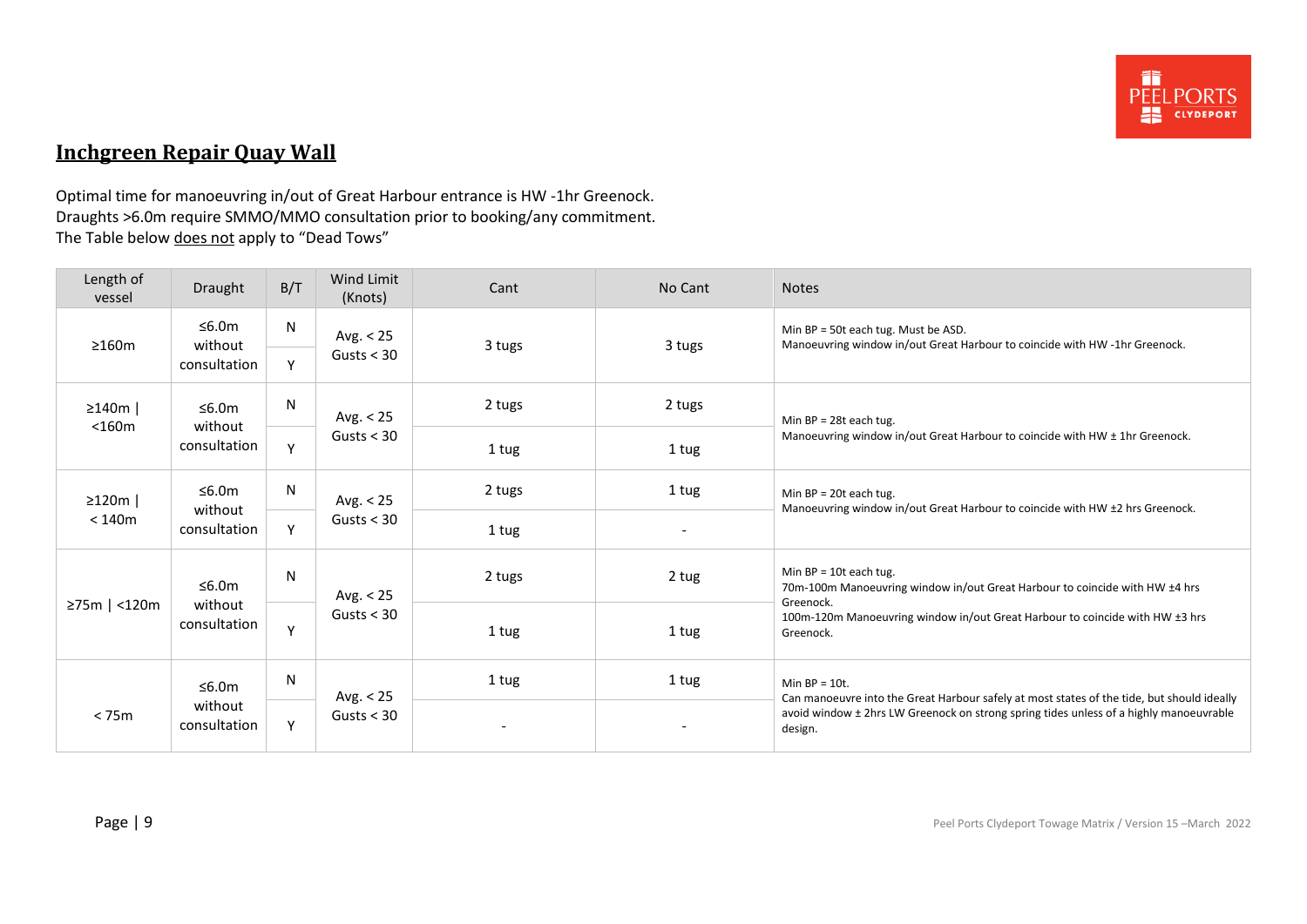

Timings of tidal windows maybe extended following consultation with SMMO/MMO/Pilots following assessment of vessel type/manoeuvring characteristics/expected environmental conditions.

Dead tows will normally be programmed around the optimal time to manoeuvre in/out of Great Harbour; HW -1hr Greenock. However, this is dependant on the BP of the tugs and the expected environmental conditions. In any event, the Clydeport dead tow form should be submitted with all the relevant information for assessment to be made by the SMMO/MMO/Pilots and recommendations can be provided to suitable tidal windows for manoeuvring in/out of Great Harbour.

#### <span id="page-9-0"></span>**Inchgreen Dry Dock**

Vessels looking to utilise the Dry Dock at Inchgreen, should consult with SMMO/MMO Clydeport in advance before making any commitment. Early engagement is essential.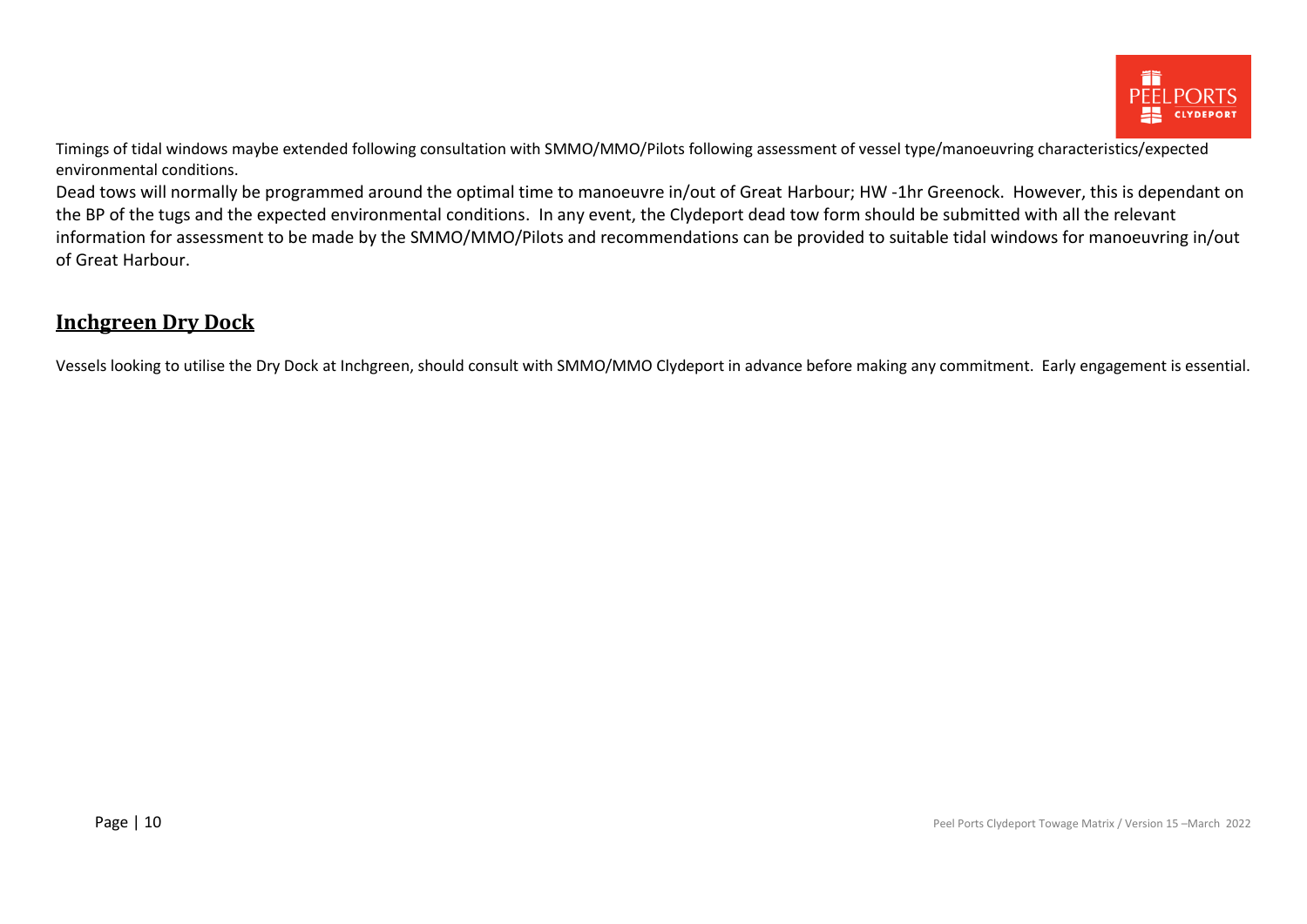

# <span id="page-10-0"></span>**Towage Guidance for Holy Loch Berth (Sandbank)**

| Length of vessel | B/T       | Wind Limit<br>(Knots)       | Arrival                  | Departure                | <b>Notes</b>                                         |
|------------------|-----------|-----------------------------|--------------------------|--------------------------|------------------------------------------------------|
| 275m             | ${\sf N}$ | Avg. $<$ 30<br>Gusts $<$ 35 | 1 tug                    | 1 tug                    | Refer to CNTM 29/21 for draught/sailing restrictions |
| $<$ 96 $m$       | v         |                             | $\overline{\phantom{a}}$ | $\overline{\phantom{a}}$ |                                                      |
| $<$ 75 $m$       | N         | Avg. $<$ 30                 | 1 tug                    | 1 tug                    |                                                      |
|                  | Y         | Gusts $<$ 35                | $\overline{\phantom{a}}$ | $\overline{\phantom{a}}$ |                                                      |

All vessel Arrival and Departure Times (Noise): No Earlier Than 07:00 and No Later Than 22:00

### <span id="page-10-1"></span>**Towage Guidance for Holy Loch Anchorages for Cruise Ships**

Vessel Max LOA 205m Wind Limitations Steady >20 knots/ Gusts >30 kts – Standby Tug may be required with Pilot embarked. Prior consultation with SMMO/MMO for Cruise Liners with LOA >150m to be made 72 hours in advance of visit.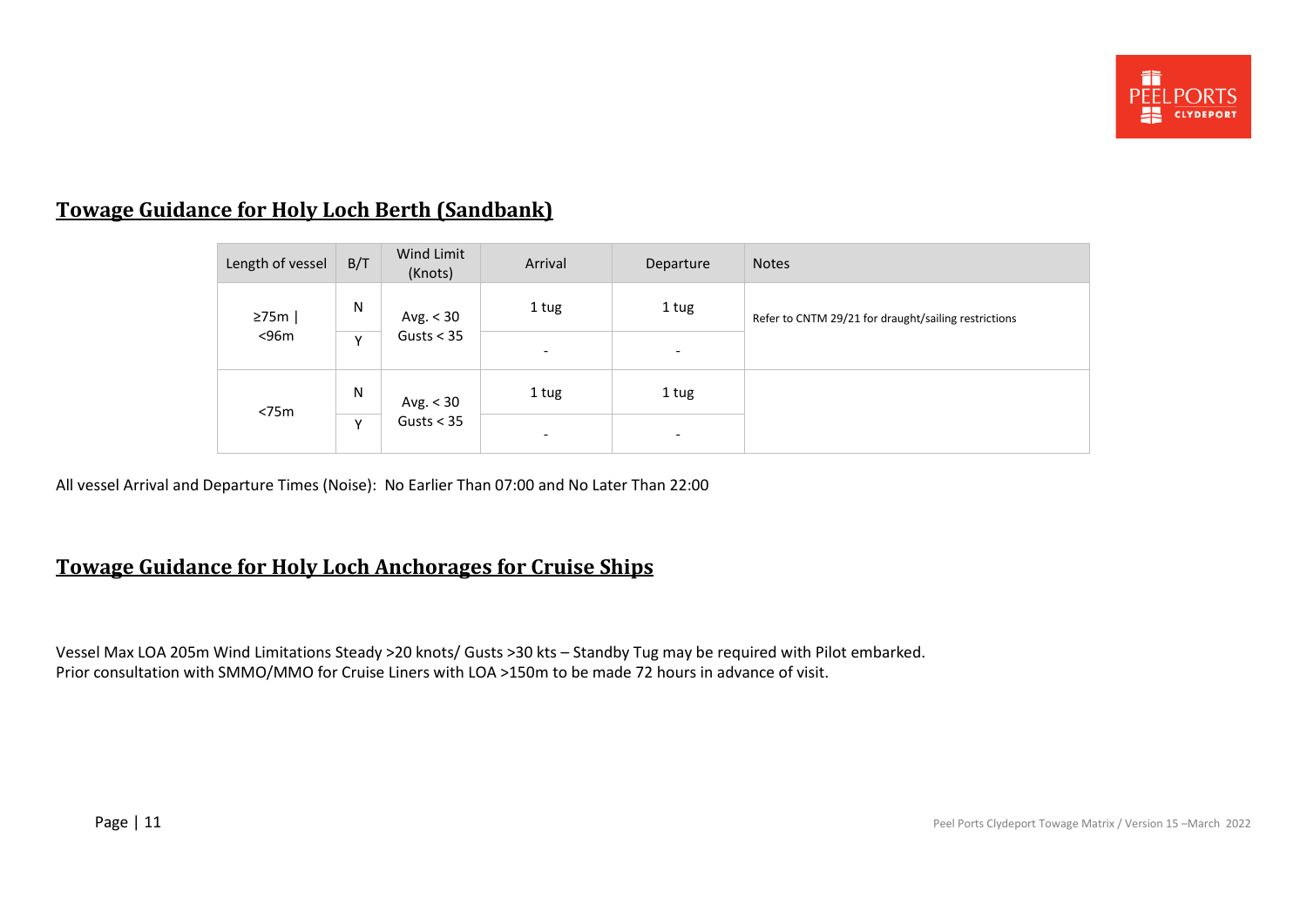

### <span id="page-11-0"></span>**Towage Guidance for Finnart Ocean Terminal**

| Summer Deadweight   | B/T          | Wind Limit<br>(Knots) | Arrival | <b>Arrival BP</b> | Departure | Departure BP | <b>Notes</b>                                                                                         |
|---------------------|--------------|-----------------------|---------|-------------------|-----------|--------------|------------------------------------------------------------------------------------------------------|
|                     | N            |                       | 3 ASD   | Total 180t        | 3 ASD     | Total 180t   |                                                                                                      |
| ≥175,000            | $\vee$       |                       | 3 ASD   | Total 180t        | 3 ASD     | Total 180t   |                                                                                                      |
|                     | N            |                       | 3 ASD   | Total 180t        | 2 ASD     | Total 120t   |                                                                                                      |
| ≥100,000   <175,000 | $\mathsf{v}$ | Avg. $<$ 30           | 3 ASD   | Total 180t        | 2 ASD     | Total 120t   |                                                                                                      |
|                     | N            | Head/Stern            | 3 ASD   | Total 100t        | 2 ASD     | Total 100t   |                                                                                                      |
| ≥40,000   <100,000  | v            |                       | 2 ASD   | Total 100t        | 2 ASD     | Total 100t   |                                                                                                      |
|                     | N            | Avg. $<$ 20 Beam      | 2 tugs  | Each 25t          | 2 tug     | Each 25t     |                                                                                                      |
| ≥15,000   <40,000   | $\checkmark$ |                       | 2 tugs  | Each 25t          | 2 tug     | Each 25t     | 'N' Class Tankers have exemption ordinarily for 1 tug only Refer<br>to Finnart Terminal for details. |
|                     | N            |                       | 1 tug   | Each 25t          | 1 tug     | Each 25t     |                                                                                                      |
| $<$ 15,000          | $\vee$       |                       | 1 tug   | Each 25t          | 1 tug     | Each 25t     |                                                                                                      |

### <span id="page-11-1"></span>**Tanker Escort Requirements (Firth of Clyde)**

Draught >15.25m = Passage Skelmorlie channel / 1 ASD active escort from 'A' buoy. Draught < 15.25m = Passage Firth of Clyde channel / no escort required.

### <span id="page-11-2"></span>**Tanker Escort Requirements (Loch Long)**

All tankers passing COULPORT are required to have an Active escort tug with a bollard pull in excess of 25 tonnes if 40,000 tonnes DWT or less and a minimum of 50 tonnes if over 40,000 DWT. For laden crude oil tankers, the stern escort tug should RV with the Tanker in the vicinity of 'Oscar' Buoy and follow before becoming an active escort in vicinity of Lower Loch Long Buoy.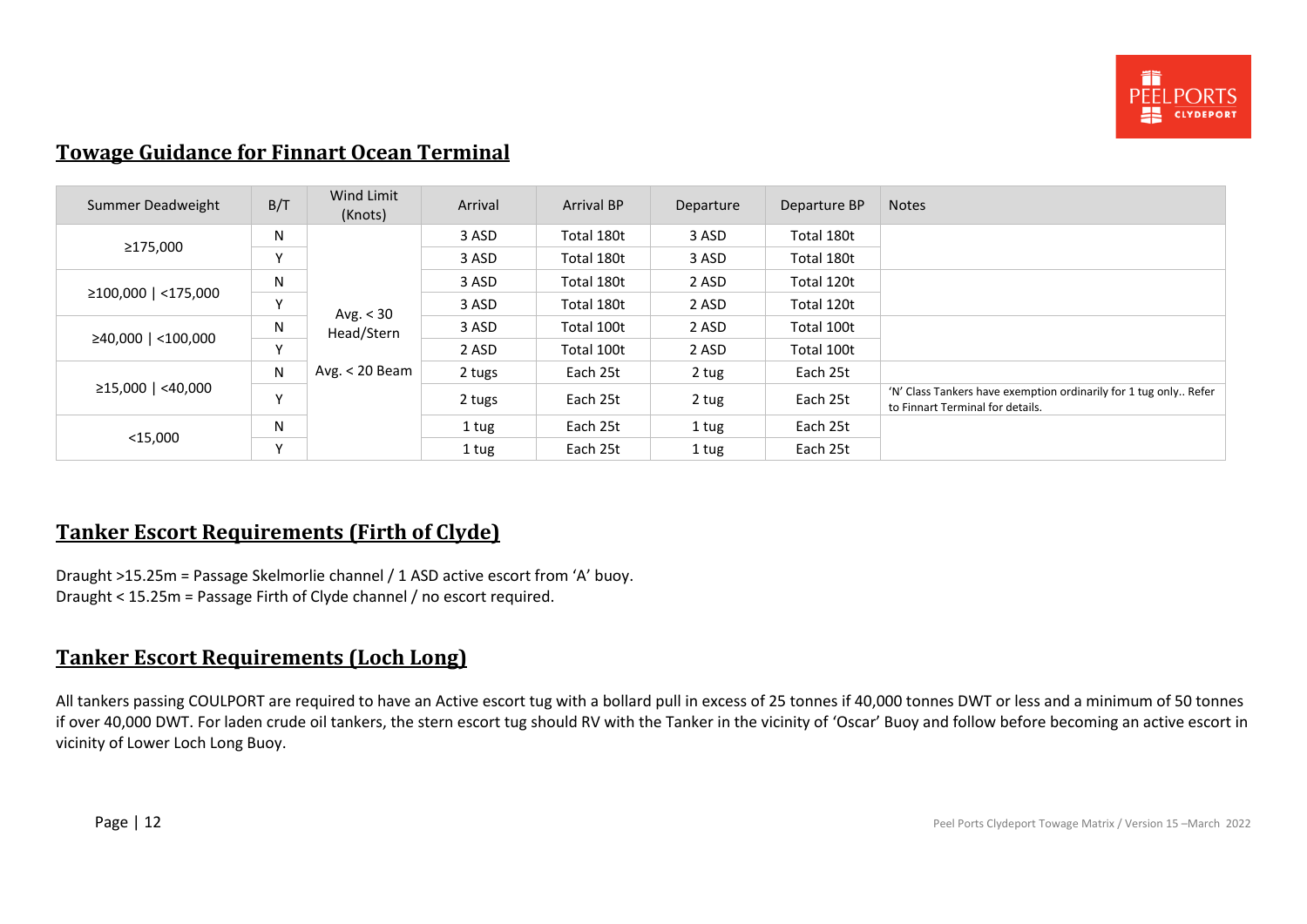

# <span id="page-12-0"></span>**Towage Guidance for Hunterston Jetty Outer**

| Length of<br>vessel | <b>Draught</b> | B/T    | Wind Limit<br>(Knots)       | Arrival   | Departure            | <b>Notes</b>                                                                                                                         |
|---------------------|----------------|--------|-----------------------------|-----------|----------------------|--------------------------------------------------------------------------------------------------------------------------------------|
|                     | Any            | N      | Avg. $<$ 30<br>Gusts $<$ 45 | 3 ASD     | 3 ASD                | Min BP each Tug = $50t$                                                                                                              |
| $\geq$ 230m<br>Any  |                | Υ      |                             |           |                      | Wind $>$ 25 knots + 1 tug in addition to table                                                                                       |
| $\geq$ 165m         |                | N<br>Y | Avg. $<$ 30<br>Gusts $<$ 45 | 2 ASD     | 2 ASD                | Min BP each Tug = $50t$<br>Wind $>$ 25 knots + 1 tug in addition to table<br>* May reduce to 1 ASD subject to Master/Pilot agreement |
| $<$ 230 $m$         | Any            |        |                             | 2 ASD $*$ | 2 ASD $*$            |                                                                                                                                      |
| $\geq$ 120m         |                | N      | Avg. $<$ 30<br>Gusts $<$ 45 | 2 ASD     | 2 ASD                | Min BP each Tug = $28t$<br>Wind $>$ 25 knots + 1 tug in addition to table<br>* May reduce to 0 ASD subject to Master/Pilot agreement |
| $<$ 165 $m$         | Any            | Y      |                             | 1 ASD     | $1$ ASD <sup>*</sup> |                                                                                                                                      |
| $<$ 120 $m$         | Any            | N<br>Y | Avg. $<$ 30<br>Gusts $<$ 45 | 1 tug     | 1 tug                | Min BP each Tug = $20t$                                                                                                              |
|                     |                |        |                             |           |                      |                                                                                                                                      |